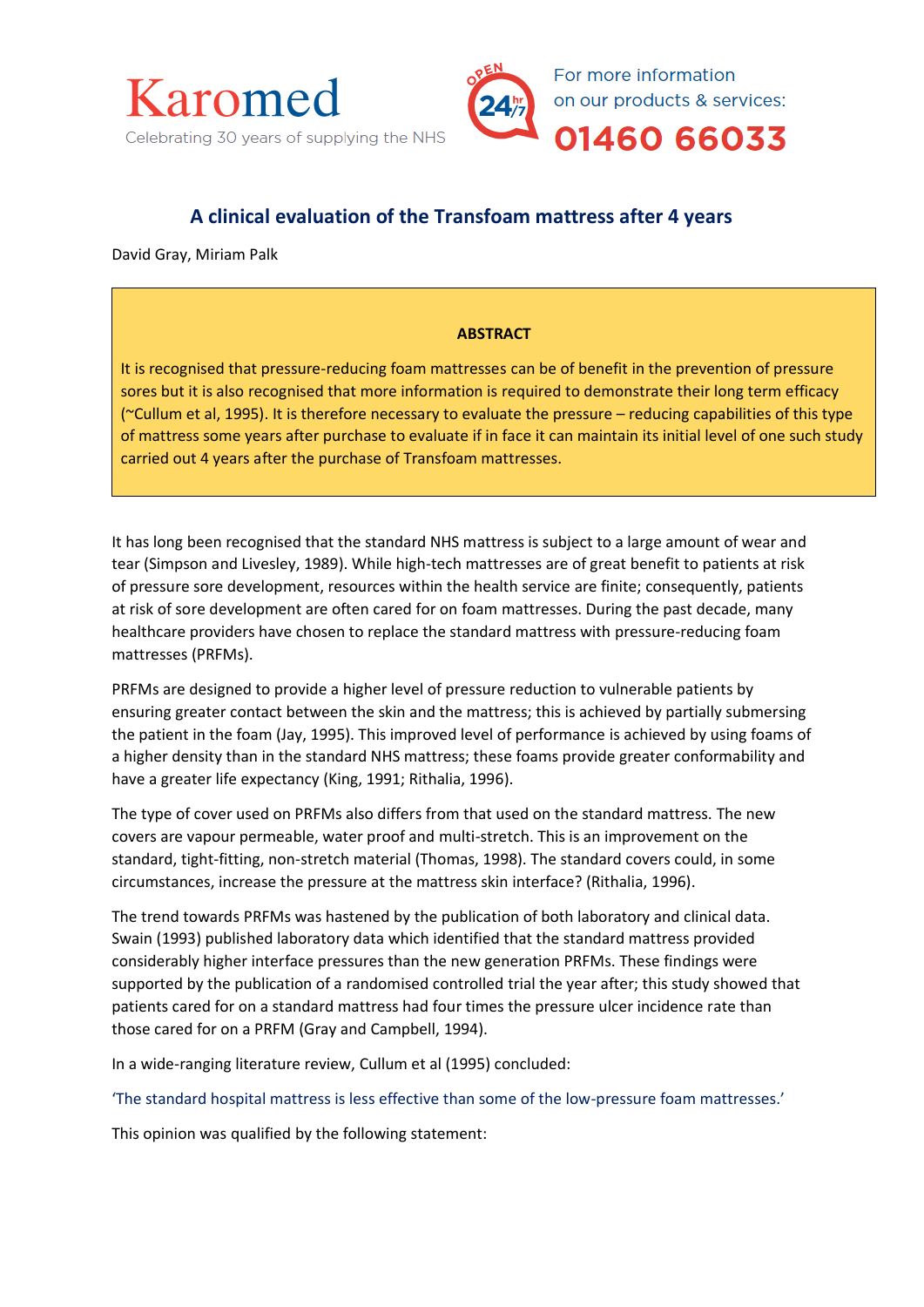



'These alternatives to the cheaper standard mattress may be cost – effective if their durability is adequate.'

While it was thought that these low-pressure foam mattresses were clinically effective, little was known about how long these mattresses would continue to be effective. To date, only one study has been conducted to investigate the performance of PRFMs after some years in clinical use (Gray et al, 1998).

The current study seeks to further address this issue by reviewing the performance of the Transfoam mattress after 4 years of clinical use in a care of the elderly setting.

#### **METHOD**

This study was conducted within the care of the elderly unit, Battle Hospital, Reading, over a 6 month period. Data were collected by a single researcher throughout the trial. All admissions to an acute care of the elderly admissions ward were screened and those who met the entry criteria were considered for inclusion in the trial.

To be considered for entry to the study the subjects were required to have intact skin, be 65 years of age or over, have a Waterlow (1985) score of 15 and over, and be expected to remain an inpatient for at least 7 days. Patients considered terminally ill were not considered for inclusion. If a trial mattress was available, the subject was admitted to the trial and initial data were collected.

Following the collection of initial data, the patient was cared for according to the ward pressure sore prevention policy and provided with a seat cushion while out of bed. After 7 days, the subject was reviewed and a detailed assessment of his/her skin condition carried out. Also at this time the subjects were asked a standard question, 'Which phrase best describes the mattress you have occupied during your stay in hospital?'. The subjects were then shown a laminated sheet of paper which contained the following phrases:

- Very uncomfortable
- Uncomfortable
- Adequate
- Comfortable
- Very comfortable

A physical inspection of the mattresses and covers was also undertaken at this time. After 7 days, the subjects were discharged from the trial. Local ethics committee approval for this study was sought and obtained.

#### **EQUIPMENT**

Twenty Transfoam mattresses which had been in use for 4 years at the beginning of the trial were identified and checked to ensure they were still in a suitable condition for inclusion in the trial. The Transfoam mattress is a pressure reducing foam mattress which utilises different densities of foam to provide pressure reduction. The foam is covered with a two-way stretch Dartex cover.

#### **RESULTS**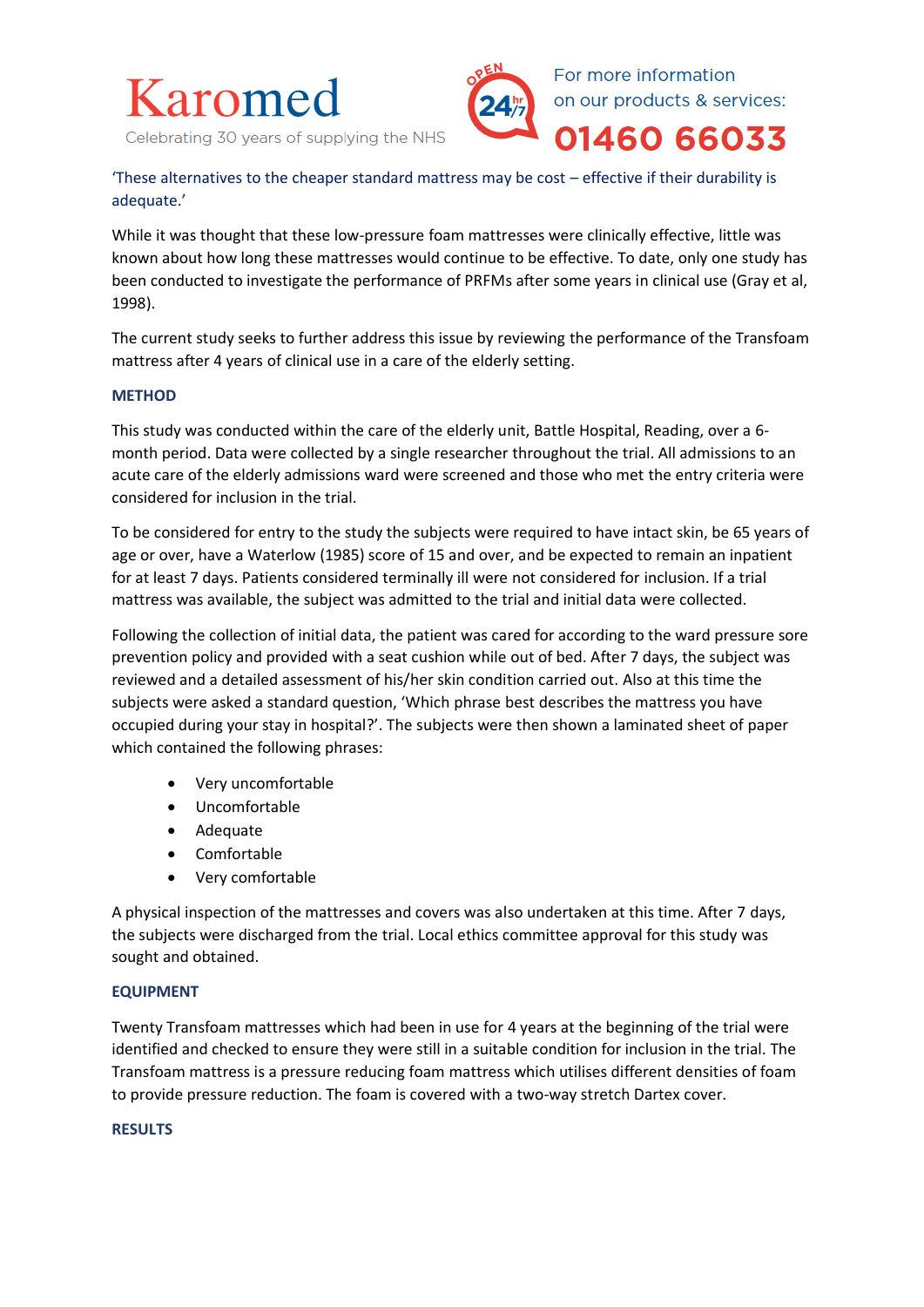

Celebrating 30 years of supplying the NHS



An elderly population of 33 were recruited (figure 1) with a mean age of 78 years (range 79-100). All subjects were awarded a Waterlow score on admission and the mean score was 17.6 (range 15-23). From the inspections of skin made during the subjects' stay in hospital the following observations were made using the Torrance (1983) grading system.

Six subjects were found to have blanching hyperaemia, grade one Torrance scale. Two subjects developed broken skin which were graded as Torrance grade two sores (figure 2). Thirty-two (97%) of the subjects were able to respond to the comfort question, 28 (87%) described the mattress as adequate to very comfortable (Figure 3) with four (12%) describing it as uncomfortable. All but one of the subjects spent time out of bed during the day with the majority  $-25(76%)$  – spending up to 6 hours out of bed each day. All of those sitting up out of bed were provided with a seat cushion.

#### **DISCUSSION**

The low numbers recruited to this study do limit the interpretation of the findings. It should also be recognised that the case and maintenance of PRFMs greatly affects their ability to perform after years of clinical use. It is clear from Figure 1 that the population recruited was elderly with a mean age of 78 years and that their Waterlow scores indicated they were indeed at risk of pressure sore development. It is also clear that with the majority of subjects spending around 6 hours per day out of bed that the risk of pressure sore development was increased (Gray, 1992; Gebhardt and Bliss, 1994).

From the skin assessment, a small number of pressure areas were observed with the majority being reactive hyperaemia and two being broken skin. All of the subjects were treated in accordance with the ward pressure sore prevention policy which, in combination with the mattress and seat cushion provision, ensured that the incidence of pressure sores was low within this high-risk group.

It should be recognised that pressure reducing mattresses of whatever type are only part of the provision which leads to pressure sore prevention. Four subjects described their mattress as uncomfortable while the remainder of respondents expressed satisfaction with the mattress. During the trial, no deterioration in the foam or covers of the mattresses was observed.

#### **CONCLUSION**

The results obtained suggest that the Transfoam mattresses studied were functioning well after 4 years of constant clinical use.

Although a high-risk group of subjects were recruited, the mattresses, along with the seat cushions and nursing care, have combined to keep the incidence of pressure sore development relatively low. Our results show that the mattresses studies function well as part of a holistic pressure sore prevention plan.

Cullum et al (1995)~ felt that mattresses such as the Transfoam would be cost-effective if their durability could be described as adequate; the results obtained appear to demonstrate the durability of the mattresses studied. It should of course be recognised that if PRFMs are to be effective they must be audited regularly, well maintained and used as part or a holistic pressure sore prevention plan.

*This study was funded by Karomed.*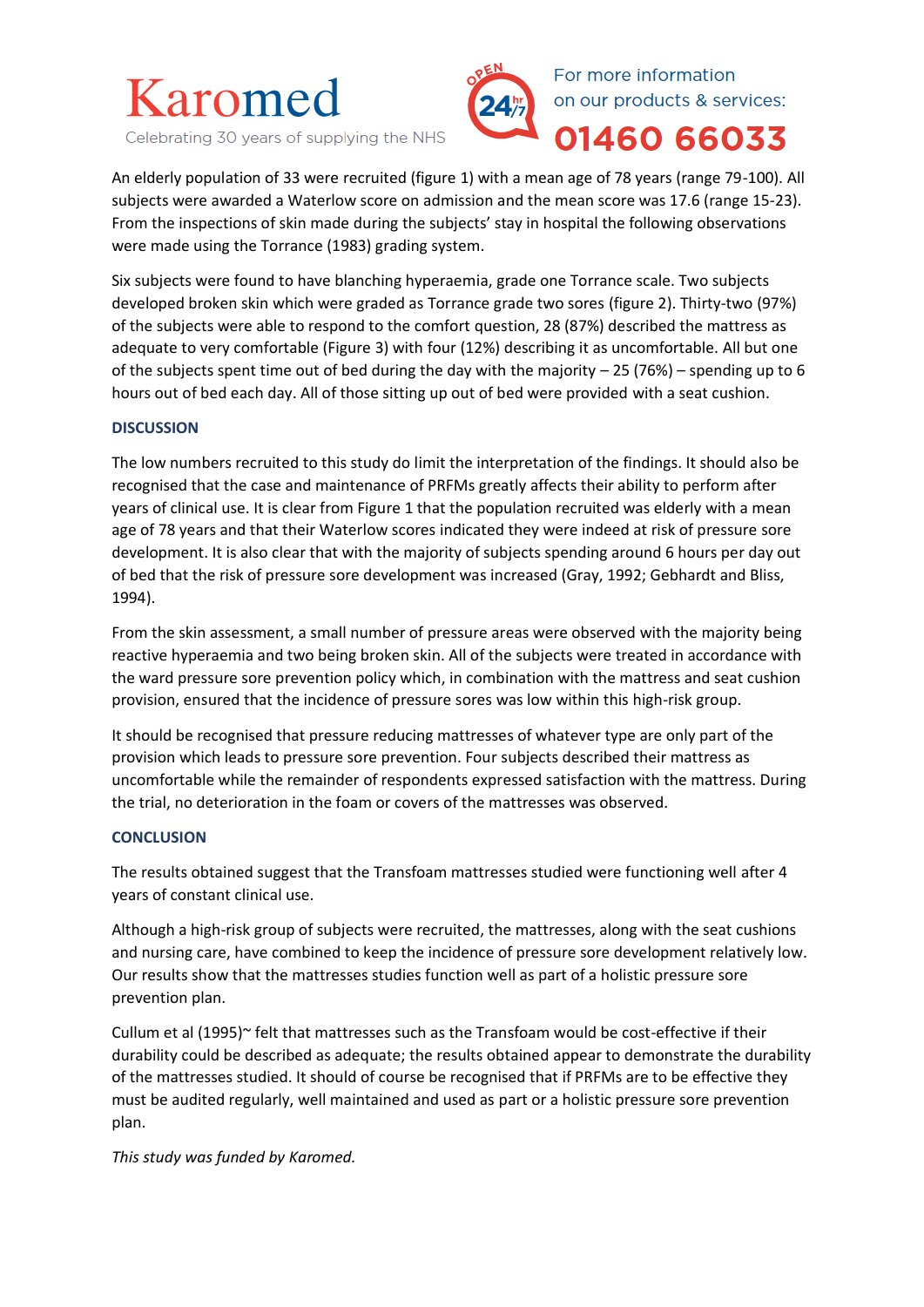



*David Gray is Clinical Nurse Specialist, Department of Tissue Viability, Grampian University Hospitals Trust, Aberdeen, Miriam Palk is Lead Sister – Elderly Care, Royal Berkshire and Battle Hospital NHS Trust, Reading, Berkshire.*

#### **References**

*Cullum N, Deeks J, Fletcher A, Long A, Mounneime H, Sheldon T, Song F (1995) The prevention and treatment of pressure sores. Effective Health Care Bulletin Vol 2, No 1. Churchill Livingstone, Edinburgh* 

*Gebhardt K, Bliss MR (1994) Preventing pressure sores in orthopaedic patients – is prolonged chair nursing detrimental? J Tissue Viability 4 (2): 51-4*

*Gray DG (1992) A tissue viability study. J Tissue Viability 2 (3): 96-9*

*Gray DG, Campbell MK (1994) A randomised clinical trial of two foam mattresses. J Tissue Viability 4 (4): 128-31*

*Gray DG, Cooper PJ, Campbell M (1998) A study of the performance of a pressure reducing foam mattress after three years of use. J Tissue Viability 8 (3): 9-13*

*Jay E (1995) How different constant low pressure support surfaces address pressure and shear forces. J Tissue Viability 5 (4): 118-23*

*King DA (1991) Guide it flexible polyurethane foams. J Tissue Viability 8 (1): 19-25*

*Rithalia SVS (!996) Pressure sores: which mattress and why? J Tissue Viability 6 (3): 115-19*

*Simpson G, Livesley B (1989) The prevention and Management of Pressure Sores Within Hospital and Community Settings. The Research of Ageing Truest, London* 

*Swain I (1993) Evauation of Foam Mattresses. No PSI. Medical Devices Agency, Department of Health, London*

*Thomas S (1998) Observations on mattress covers: results of a pilot study. J Tissue Viability 8 (1): 5-11*

*Torrance C (1983) Pressure Sores: Aetiology, Treatment and Prevention. Croom Helm, London*

*Waterlow J (1985) A risk assessment card. Nursing Time 81(48): 49-55*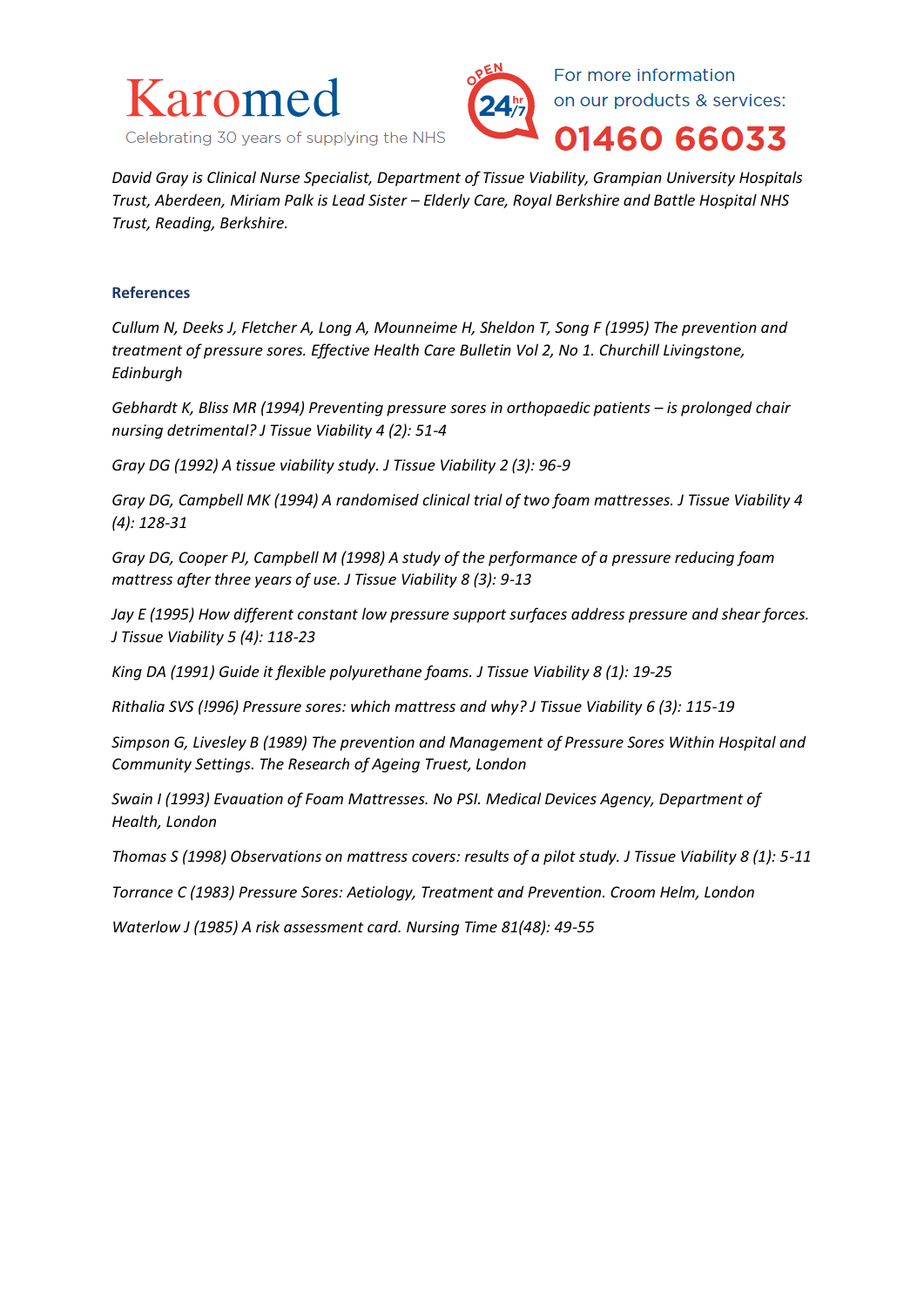

### **KEY POINTS**

- Information regarding the long-term efficacy of pressure reducing foam mattresses is required.
- A high-risk elderly population was recruited in a clinical trial.
- The mattresses provided satisfactory levels of pressure reduction as judged by the incidence of pressure sore development.
- Patients found the mattresses provided a high level of comfort.